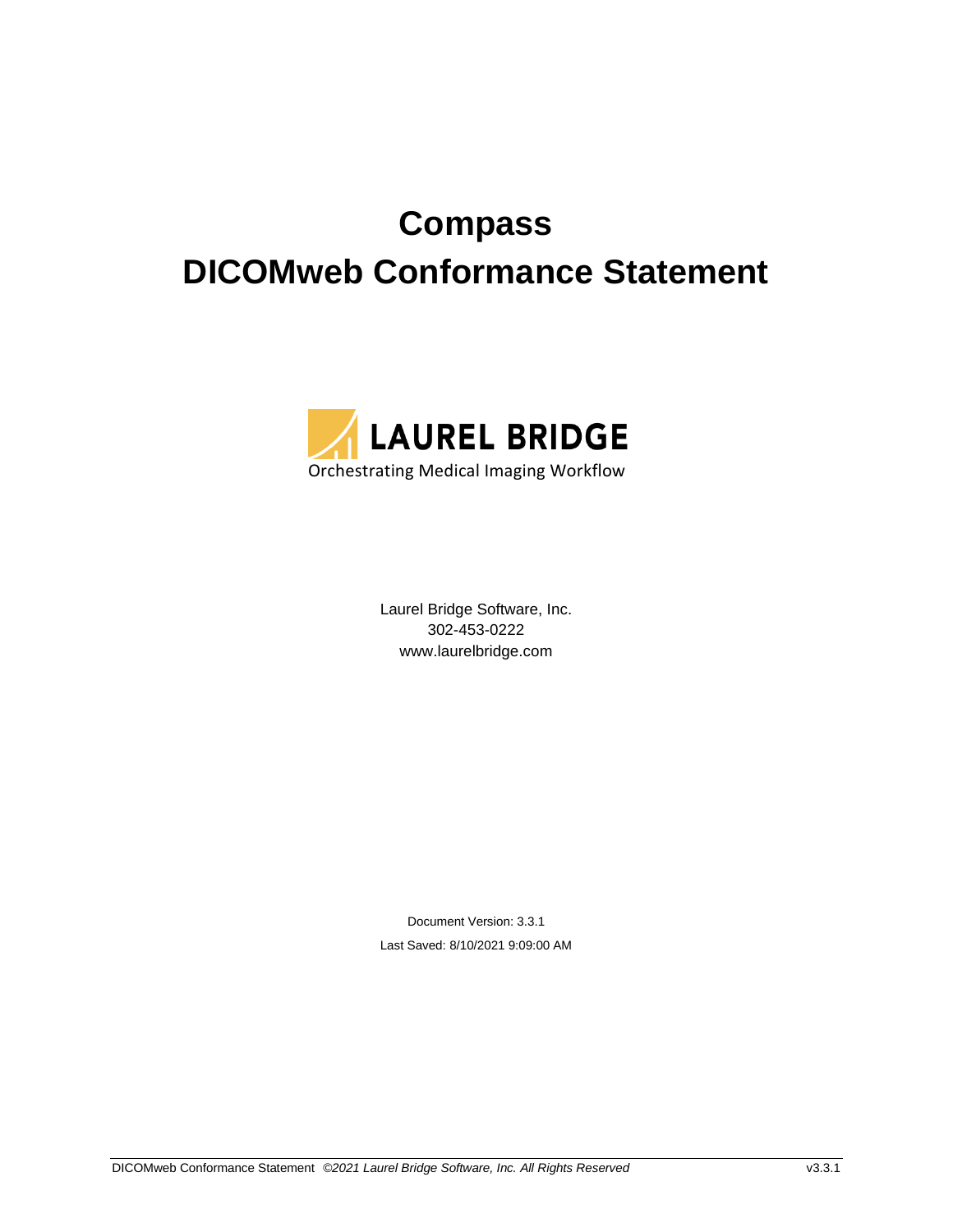# **Table of Contents**

| $\mathbf{1}$   |       |  |  |  |  |
|----------------|-------|--|--|--|--|
| $\overline{2}$ |       |  |  |  |  |
|                | 2.1   |  |  |  |  |
|                | 2.1.1 |  |  |  |  |
|                | 2.1.2 |  |  |  |  |
|                | 2.1.3 |  |  |  |  |
|                | 2.1.4 |  |  |  |  |
|                | 2.2   |  |  |  |  |
|                | 2.2.1 |  |  |  |  |
|                | 2.2.2 |  |  |  |  |
|                | 2.2.3 |  |  |  |  |
|                | 2.2.4 |  |  |  |  |
| $\overline{3}$ |       |  |  |  |  |
|                | 3.1   |  |  |  |  |
|                | 3.1.1 |  |  |  |  |
|                | 3.1.2 |  |  |  |  |
|                | 3.2   |  |  |  |  |
|                | 3.2.1 |  |  |  |  |
|                | 3.2.2 |  |  |  |  |
| $\overline{4}$ |       |  |  |  |  |
|                | 4.1   |  |  |  |  |
|                | 4.1.1 |  |  |  |  |
|                | 4.1.2 |  |  |  |  |
|                | 4.2   |  |  |  |  |
|                | 4.2.1 |  |  |  |  |
|                | 4.2.2 |  |  |  |  |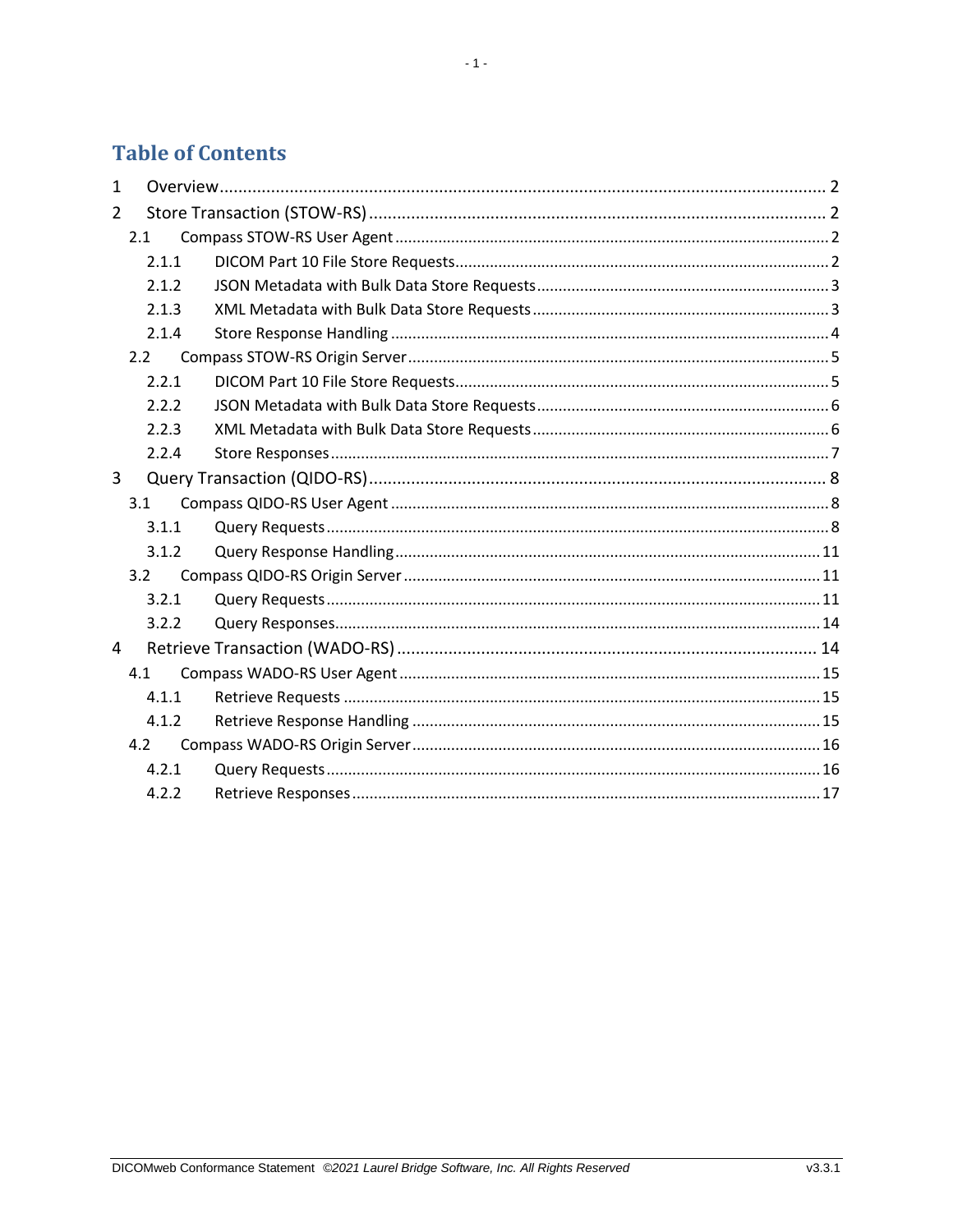# <span id="page-2-0"></span>**1 Overview**

Compass supports a subset of the RESTful web services specified in the [DICOM PS3.18 -](http://dicom.nema.org/medical/dicom/current/output/html/part18.html) Web [Services](http://dicom.nema.org/medical/dicom/current/output/html/part18.html) standard (commonly referred to as DICOMweb). Specifically, it supports the [Store](http://dicom.nema.org/medical/dicom/current/output/html/part18.html#sect_10.5)  [Transaction](http://dicom.nema.org/medical/dicom/current/output/html/part18.html#sect_10.5) of the [Studies Service and Resources](http://dicom.nema.org/medical/dicom/current/output/html/part18.html#chapter_10) (commonly referred to as STOW-RS, which stands for Store Over the Web – Restful Service). It also supports the [Search Transaction](http://dicom.nema.org/medical/dicom/current/output/html/part18.html#sect_10.6) of the Studies Service and Resources (commonly referred to as QIDO-RS, which stands for Query based on ID for DICOM Objects – Restful Service). It does not support the [Retrieve Transaction,](http://dicom.nema.org/medical/dicom/current/output/html/part18.html#sect_10.4) [URI Service,](http://dicom.nema.org/medical/dicom/current/output/html/part18.html#chapter_9) [Worklist Service,](http://dicom.nema.org/medical/dicom/current/output/html/part18.html#chapter_11) [Non-Patient Instance Service,](http://dicom.nema.org/medical/dicom/current/output/html/part18.html#chapter_12) or any of the [Capabilities](http://dicom.nema.org/medical/dicom/current/output/html/part18.html#sect_8.9)  [Transactions.](http://dicom.nema.org/medical/dicom/current/output/html/part18.html#sect_8.9)

# <span id="page-2-1"></span>**2 Store Transaction (STOW-RS)**

The Store Transaction (STOW-RS) is a RESTful web service for storing DICOM imaging data from a client to a server. Compass supports the Store Transaction both as a User Agent (web client) and as an Origin Server (web server).

# <span id="page-2-2"></span>**2.1 Compass STOW-RS User Agent**

The Store Transaction supports sending either DICOM Part 10 binary files directly or it supports the splitting of the DICOM information into metadata (represented in JSON or XML) and bulk data and sending these separately. The Compass STOW-RS User Agent supports sending all three variants, which are described in the following sections.

#### <span id="page-2-3"></span>**2.1.1 DICOM Part 10 File Store Requests**

The Compass STOW-RS User Agent supports the following Content-Types for sending DICOM Part 10 binary files:

- multipart/related; type=application/dicom
- application/dicom

By default, Compass will send DICOM instances as a multipart HTTP request (containing one or more instances, each with content type multipart/related; type=application/dicom). Note that Compass can also optionally be configured to send each DICOM instance as a single part HTTP request (containing a single instance, with the content type application/dicom) by setting the request batch size equal to 1.

Any SOP class from the Compass DICOM Conformance Statement, Table 4.2.1.1-1, can be sent via this store transaction, using any of the transfer syntaxes from Table 4.2.1.1.1-1. Note that if transcoding needs to be performed (i.e., the instances will be sent out with a different transfer syntax encoding than they were received/stored as), the list of transfer syntaxes which cannot be transcoded applies.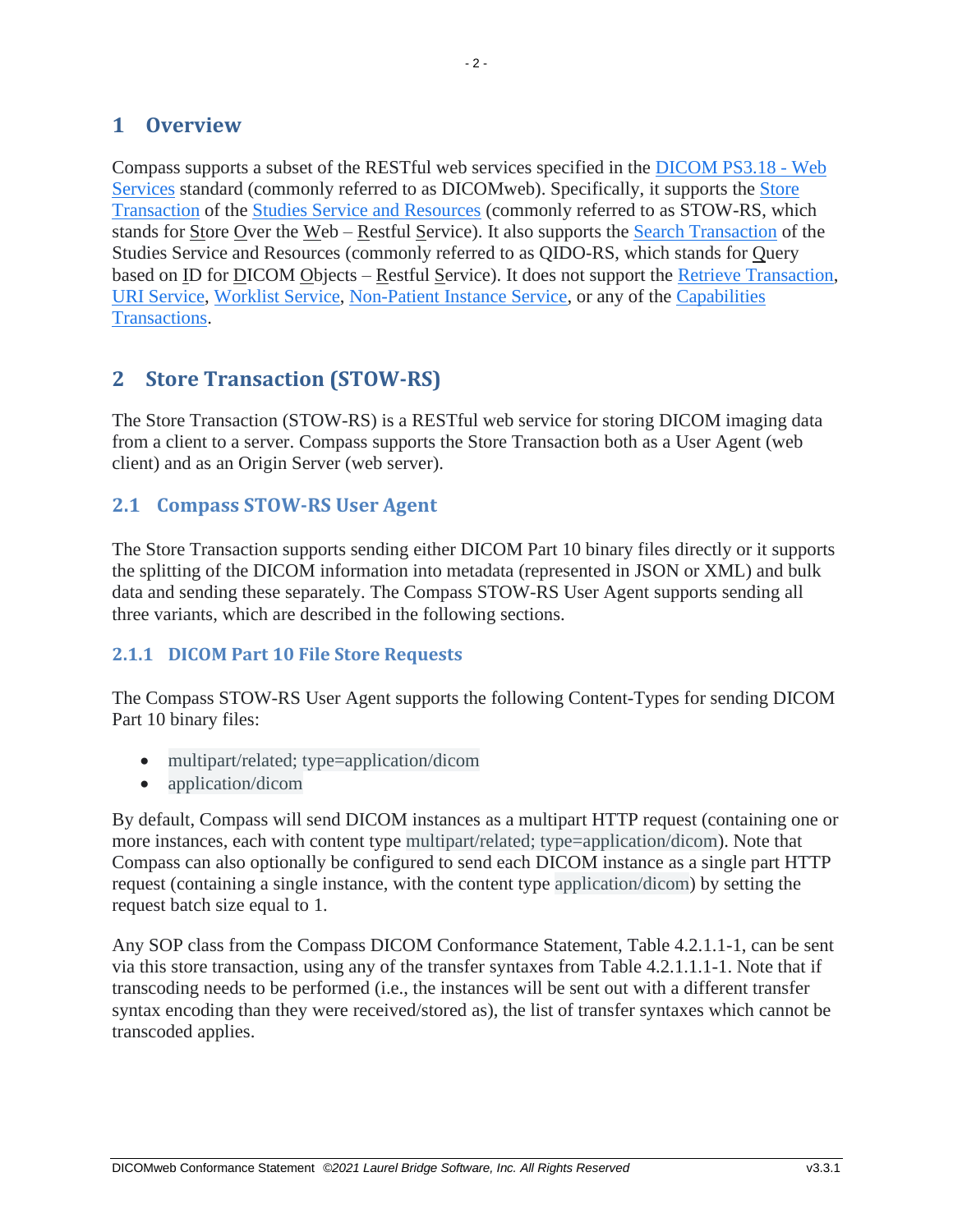# <span id="page-3-0"></span>**2.1.2 JSON Metadata with Bulk Data Store Requests**

When storing instances using JSON metadata and bulk data, a multipart HTTP request must be used. The following Content-Type is used for the request:

• multipart/related; type=application/dicom+json; transfer-syntax=*{transferSyntax}*

where *{transferSyntax}* is the transfer syntax used to encode any binary data as [InlineBinary.](http://dicom.nema.org/medical/dicom/current/output/html/part18.html#sect_F.2.7) Compass supports the following transfer syntax(es) for InlineBinary data:

 $\bullet$  1.2.840.10008.1.2.1 – Explicit VR Little Endian

The first multipart section (the DICOM metadata) contains a [JSON array of DICOM instance\(s\)](http://dicom.nema.org/medical/dicom/current/output/html/part18.html#chapter_F). The JSON metadata itself is encoded in Unicode UTF-8. Compass supports the following Content-Type(s) for the JSON metadata section:

• application/dicom+json

The remaining multipart section(s) encode the pixel data element(s) for the instances described in the JSON metadata. Compass supports the following Content-Type(s) for the bulk data section(s):

- application/octet-stream
- image/jpeg

Within the JSON metadata, the pixel data element (7FE0, 0010) for each DICOM instance is encoded as either a Value or a BulkData property whose value is the BulkDataURI (relative URI) for that instance. This value will match the value of the Content-Location header for the matching bulk data section. (In practice, the bulk data sections will always be sent in the same order as the order of the instances in the JSON metadata.) The BulkDataURIs will always be unique within a Store Transaction request.

Compressed JPEG images received by Compass are assumed to be encoded as JPEG Baseline  $(i.e., Transfer Syntax = 1.2.840.10008.1.2.4.50) images. Compressed JPEG images sent by$ Compass can be sent using any of the transfer syntaxes from the Compass DICOM Conformance Statement, Table 4.2.1.1.1-1. Note that if transcoding needs to be performed (i.e., the instances will be sent out with a different transfer syntax encoding than they were received/stored as), the list of transfer syntaxes which cannot be transcoded applies.

Currently, Compass requires that the JSON metadata contains the Group 0028 (Image Pixel) attributes, even for compressed JPEG images.

#### <span id="page-3-1"></span>**2.1.3 XML Metadata with Bulk Data Store Requests**

When storing instances using XML metadata and bulk data, a multipart HTTP request must be used. The following Content-Type is used for the request:

• multipart/related; type=application/dicom+xml; transfer-syntax=*{transferSyntax}*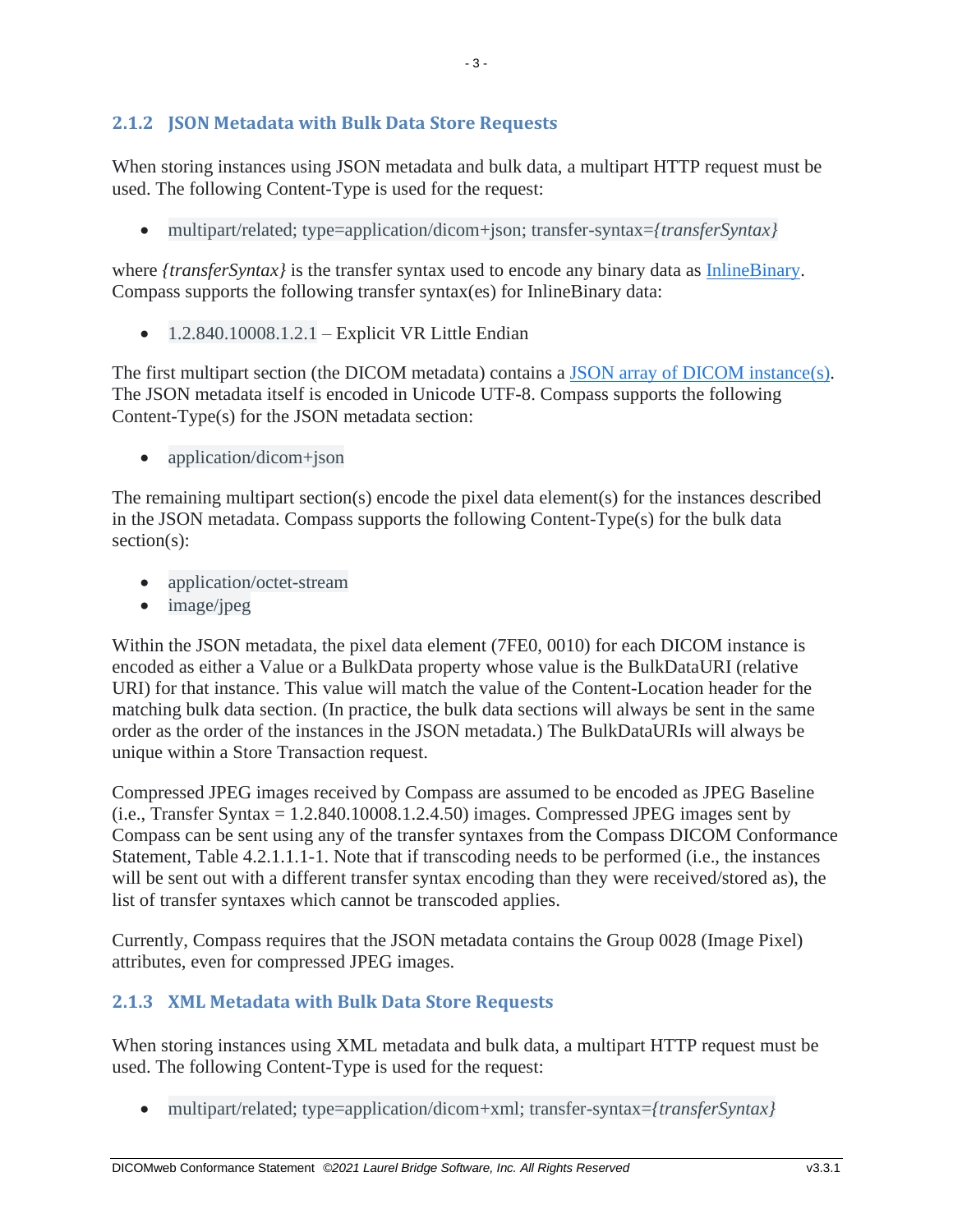where *{transferSyntax}* is the transfer syntax used to encode any binary data as [InlineBinary.](http://dicom.nema.org/medical/dicom/current/output/html/part18.html#sect_F.2.7) Compass supports the following transfer syntax(es) for InlineBinary data:

 $\bullet$  1.2.840.10008.1.2.1 – Explicit VR Little Endian

The first multipart section(s) (the DICOM metadata) contain(s) one or more XML objects in [Native DICOM Model format,](http://dicom.nema.org/medical/dicom/current/output/html/part19.html#sect_A.1) encoded one per section. The XML metadata itself is encoded in Unicode UTF-8. Compass supports the following Content-Type(s) for the XML metadata section(s):

• application/dicom+xml

The remaining multipart section(s) encode the pixel data element(s) for the instances described in the XML metadata. Compass supports the following Content-Type(s) for the bulk data section(s):

- application/octet-stream
- image/jpeg

Within the XML metadata, the pixel data element (7FE0, 0010) for each DICOM instance is encoded as either a Value or a BulkData element whose value is the BulkDataURI (relative URI) for that instance. This value will match the value of the Content-Location header for the matching bulk data section. (In practice, the bulk data sections will always be sent in the same order as the order of the instances in the XML metadata.) The BulkDataURIs will always be unique within a Store Transaction request

Compressed JPEG images sent by Compass can be sent using any of the transfer syntaxes from the Compass DICOM Conformance Statement, Table 4.2.1.1.1-1. Note that if transcoding needs to be performed (i.e., the instances will be sent out with a different transfer syntax encoding than they were received/stored as), the list of transfer syntaxes which cannot be transcoded applies.

Currently, Compass requires that the XML metadata contains the Group 0028 (Image Pixel) attributes, even for compressed JPEG images.

# <span id="page-4-0"></span>**2.1.4 Store Response Handling**

Compass supports the [Store Instances Response Module](http://dicom.nema.org/medical/dicom/current/output/html/part18.html#chapter_I) (in the HTTP response body) in either JSON or XML format. It can send an Accept header with any of the following media types:

- application/json (default)
- application/dicom+json
- application/xml
- application/dicom+xml

Note that when sending the application/json and application/dicom+json Accept media types, Compass will expect the same response, a Store Instances Response Module (as defined in DICOM PS 3.18, Appendix I) encoded in JSON format (as defined in DICOM PS 3.18, Appendix F). Likewise, when sending the application/xml and application/dicom+xml Accept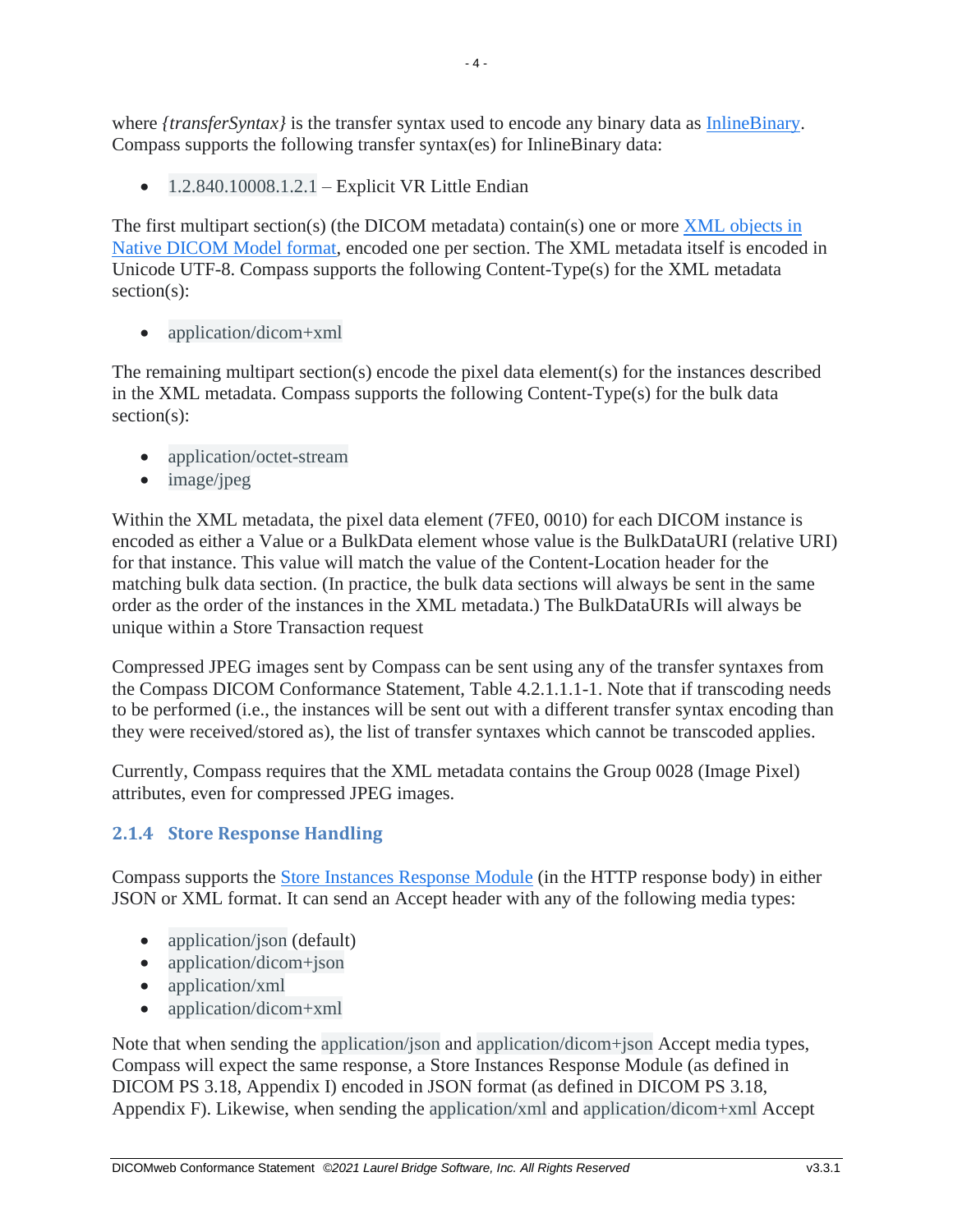media types, Compass will expect the same Store Instances Response Module encoded in XML format (as defined in DICOM PS 3.19, Appendix A.1).

On success (all instances stored successfully), Compass will expect an HTTP status code of 200 (= OK) and a Store Instances Response Module containing a list of the instances successfully stored (in the ReferencedSOPSequence).

On partial success (one or more instances stored successfully, one or more instances failed to store), Compass will expect an HTTP status code of 202 (= Accepted) and a Store Instances Response Module containing a list of the instances successfully stored (in the ReferencedSOPSequence) and a list of the instances that failed to store (in the FailedSOPSequence).

On failure (no instances were stored successfully), Compass will expect any other valid HTTP status code. If a Store Instances Response Module is present, it will be examined for a list of the instances that failed to store (in the FailedSOPSequence) and a list of DICOM failure codes not tied to a specific instance (in the OtherFailuresSequence).

# <span id="page-5-0"></span>**2.2 Compass STOW-RS Origin Server**

The Compass STOW-RS Origin Server functions as a proxy implementation which routes the incoming requests into the standard Compass DIMSE routing engine.

The Store Transaction supports sending either DICOM Part 10 binary files directly or it supports the splitting of the DICOM information into metadata (represented in JSON or XML) and bulk data and sending these separately. The Compass STOW-RS Origin Server supports accepting all three variants, which are described in the following sections.

# <span id="page-5-1"></span>**2.2.1 DICOM Part 10 File Store Requests**

The Compass STOW-RS Origin Server accepts Store Transactions with the following Content-Types for DICOM Part 10 binary files:

- multipart/related; type=application/dicom
- application/dicom

Compass can accept DICOM instances as multipart HTTP requests (containing one or more instances, each with content type multipart/related; type=application/dicom) or as single part HTTP requests (containing a single instance, with the content type application/dicom).

Any SOP class from the Compass DICOM Conformance Statement, Table 4.2.1.1-1, can be accepted via the Store Transaction, using any of the transfer syntaxes from Table 4.2.1.1.1-1. Note that if transcoding needs to be performed (i.e., if filtering has been configured), the list of transfer syntaxes which cannot be transcoded applies.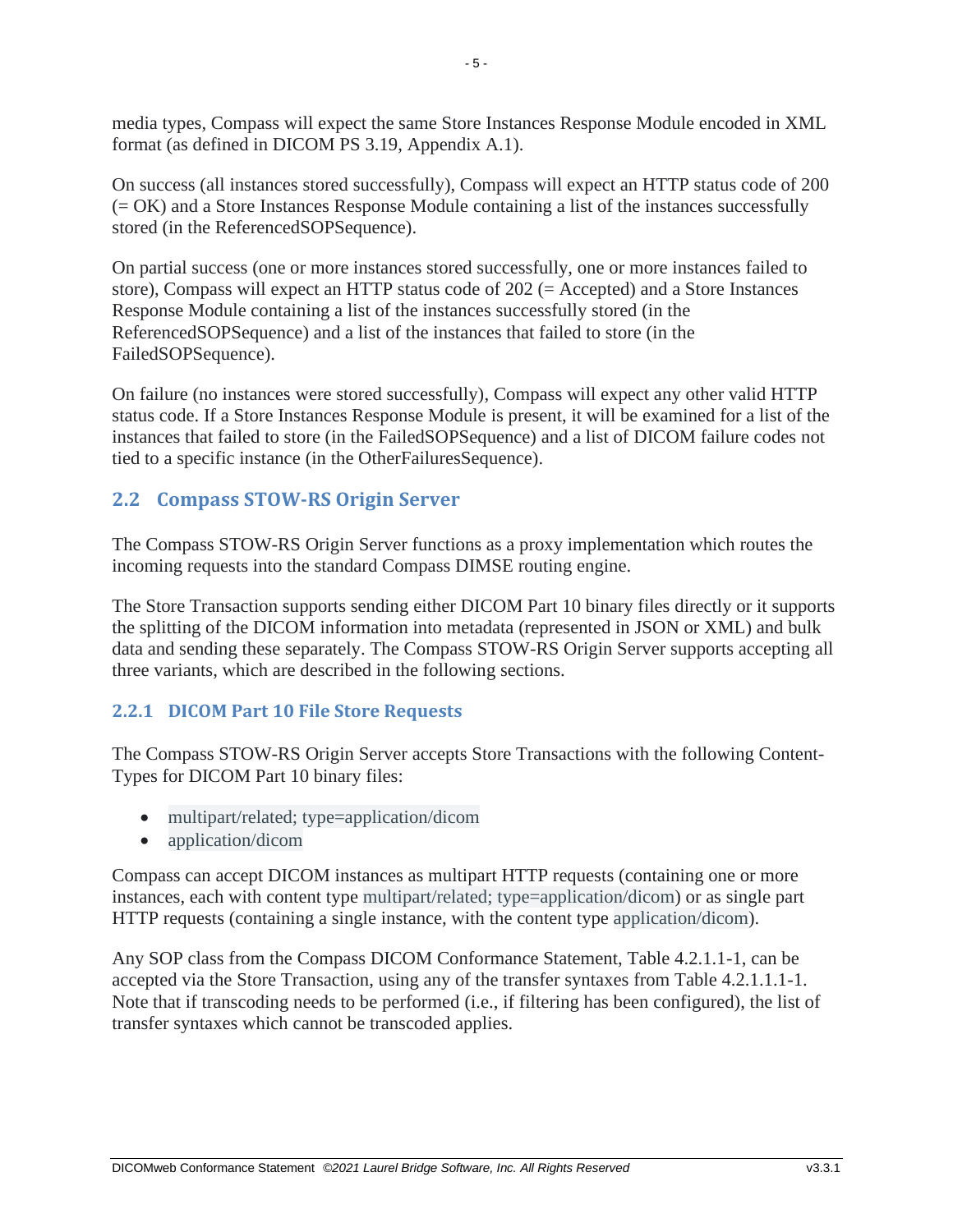# <span id="page-6-0"></span>**2.2.2 JSON Metadata with Bulk Data Store Requests**

The Compass STOW-RS Origin Server accepts Store Transactions with the following Content-Type for JSON metadata plus bulk data multipart HTTP requests:

• multipart/related; type=application/dicom+json; transfer-syntax=*{transferSyntax}*

where *{transferSyntax}* is the transfer syntax used to encode any binary data as [InlineBinary.](http://dicom.nema.org/medical/dicom/current/output/html/part18.html#sect_F.2.7) Compass supports the following transfer syntax(es) for InlineBinary data:

 $\bullet$  1.2.840.10008.1.2.1 – Explicit VR Little Endian

The first multipart section (the DICOM metadata) must contain a [JSON array of DICOM](http://dicom.nema.org/medical/dicom/current/output/html/part18.html#chapter_F)  [instance\(s\)](http://dicom.nema.org/medical/dicom/current/output/html/part18.html#chapter_F). The JSON metadata itself must be encoded in Unicode UTF-8. Compass supports the following Content-Type(s) for the JSON metadata section:

• application/dicom+json

The remaining multipart section(s) encode the bulk data for the instances described in the JSON metadata. Compass supports the following Content-Type(s) for the bulk data sections:

- application/octet-stream
- image/jpeg

Within the JSON metadata, the pixel data element (7FE0, 0010) for each DICOM instance must be encoded as either a Value or a BulkData property whose value is the BulkDataURI (relative URI) for that instance. This value must match the value of the Content-Location header for the matching bulk data section. The BulkDataURIs must be unique within a Store Transaction request.

Compressed JPEG images received by Compass are assumed to be encoded as JPEG Baseline  $(i.e., Transfer Syntax = 1.2.840.10008.1.2.4.50)$  images. Compressed JPEG images can be accepted in any of the transfer syntaxes from the Compass DICOM Conformance Statement, Table 4.2.1.1.1-1. Note that if transcoding needs to be performed (i.e., if filtering is configured), the list of transfer syntaxes which cannot be transcoded applies.

#### <span id="page-6-1"></span>**2.2.3 XML Metadata with Bulk Data Store Requests**

The Compass STOW-RS Origin Server accepts Store Transactions with the following Content-Type for XML metadata plus bulk data multipart HTTP requests:

• multipart/related; type=application/dicom+xml; transfer-syntax=*{*transferSyntax*}*

where *{transferSyntax}* is the transfer syntax used to encode any binary data as [InlineBinary.](http://dicom.nema.org/medical/dicom/current/output/html/part18.html#sect_F.2.7) Compass supports the following transfer syntax(es) for InlineBinary data:

 $\bullet$  1.2.840.10008.1.2.1 – Explicit VR Little Endian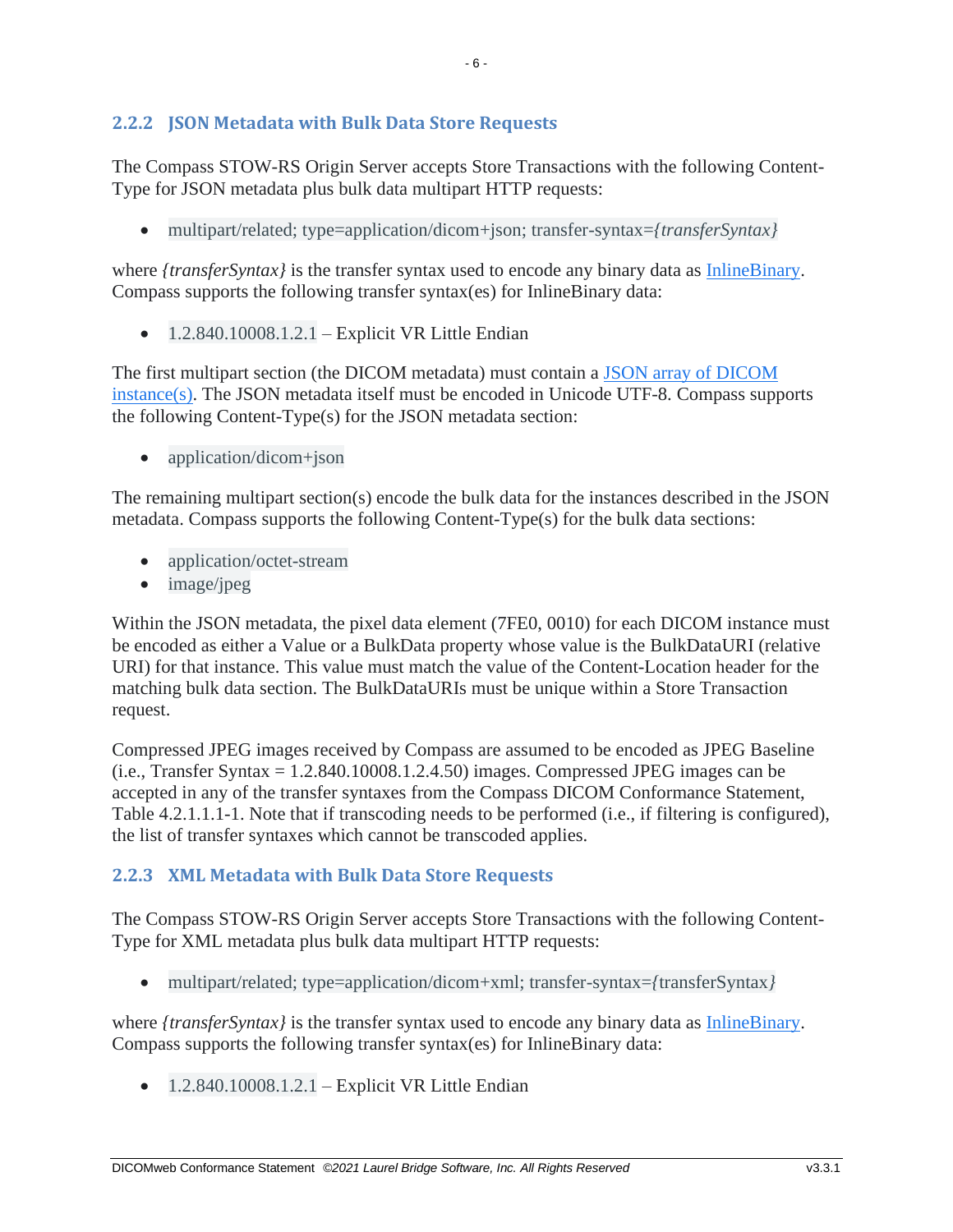The first multipart section (the DICOM metadata) must contain an [XML object in Native](http://dicom.nema.org/medical/dicom/current/output/html/part19.html#sect_A.1)  [DICOM Model format.](http://dicom.nema.org/medical/dicom/current/output/html/part19.html#sect_A.1) The XML metadata itself is encoded in Unicode UTF-8. Compass supports the following Content-Type(s) for the XML metadata section(s):

• application/dicom+xml

The remaining multipart section(s) can be either more XML metadata sections or bulk data sections encoding the bulk data for the instances described in earlier XML metadata sections, with the following caveats: 1) An XML metadata section must always precede its matching pixel data section, and 2) There must a one-to-one correspondence between XML metadata sections and bulk data sections. Compass supports the following Content-Type(s) for the bulk data sections:

- application/octet-stream
- image/jpeg

Within the XML metadata, the pixel data element (7FE0, 0010) for each DICOM instance is encoded as either a Value or a BulkData element whose value is the BulkDataURI (relative URI) for that instance. This value will match the value of the Content-Location header for the matching bulk data section. (In practice, the bulk data sections will always be sent in the same order as the order of the instances in the XML metadata.) The BulkDataURIs will always be unique within a Store Transaction request

Compressed JPEG images received by Compass are assumed to be encoded as JPEG Baseline  $(i.e., Transfer Syntax = 1.2.840.10008.1.2.4.50)$  images. Compressed JPEG images can be accepted in any of the transfer syntaxes from the Compass DICOM Conformance Statement, Table 4.2.1.1.1-1. Note that if transcoding needs to be performed (i.e., if filtering is configured), the list of transfer syntaxes which cannot be transcoded applies.

# <span id="page-7-0"></span>**2.2.4 Store Responses**

Compass supports the [Store Instances Response Module](http://dicom.nema.org/medical/dicom/current/output/html/part18.html#chapter_I) (in the HTTP response body) in either JSON or XML format. It can accept an Accept header with any of the following media types:

- application/json (default)
- application/dicom+json
- application/xml
- application/dicom+xml

Note that for the application/json and application/dicom+json Accept media types, Compass will send the same response, a Store Instances Response Module (as defined in DICOM PS 3.18, Appendix I) encoded in JSON format (as defined in DICOM PS 3.18, Appendix F). Likewise, for the application/xml and application/dicom+xml Accept media types, Compass will send the same Store Instances Response Module encoded in XML format (as defined in DICOM PS 3.19, Appendix A.1).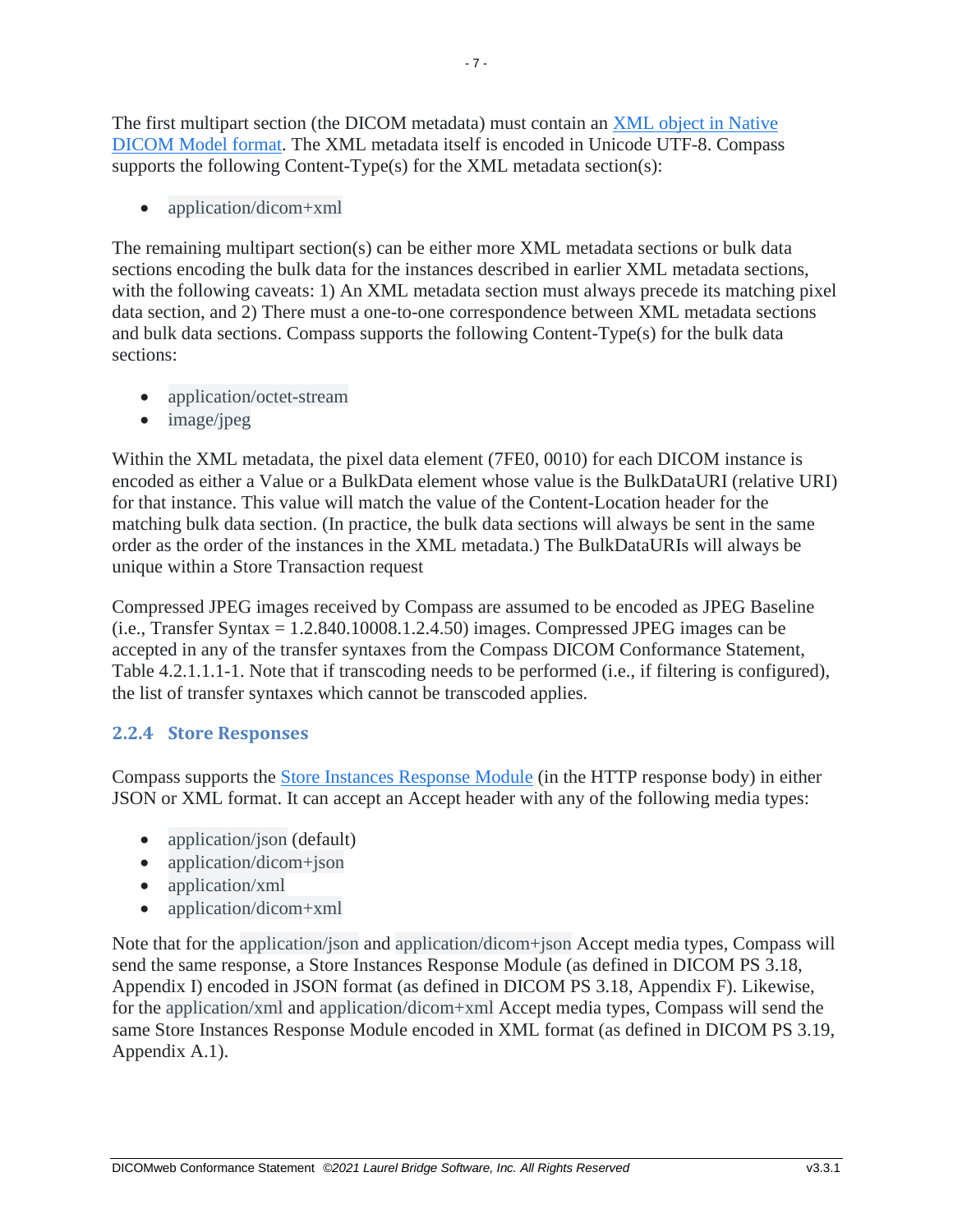On success (all instances stored successfully), Compass will send an HTTP status code of 200 (= OK) and a Store Instances Response Module containing a list of the instances successfully stored (in the ReferencedSOPSequence).

On partial success (one or more instances stored successfully, one or more instances failed to store), Compass will send an HTTP status code of 202 (= Accepted) and a Store Instances Response Module containing a list of the instances successfully stored (in the ReferencedSOPSequence) and a list of the instances that failed to store (in the FailedSOPSequence).

On failure, Compass will send one of the following HTTP status codes:

- 400 Bad Request (error parsing request)
- 404 Not Found (STOW-RS is not enabled)
- 409 Conflict (all instances failed to store)
- 415 Unsupported Media Type
- 500 Internal Server Error (generic server error see Compass logs for details)
- 503 Service Unavailable (transient server out-of-resources error)

If a Store Instances Response Module is sent, it will contain a list of the instances that failed to store (in the FailedSOPSequence) and a list of the DICOM failure codes not tied to a specific instance (in the OtherFailuresSequence).

# <span id="page-8-0"></span>**3 Query Transaction (QIDO-RS)**

The Query Transaction (QIDO-RS) is a RESTful web service for querying stored DICOM instances on a server. Compass supports the Query Transaction both as a User Agent (web client) and as an Origin Server (web server).

# <span id="page-8-1"></span>**3.1 Compass QIDO-RS User Agent**

# <span id="page-8-2"></span>**3.1.1 Query Requests**

The Compass QIDO-RS User Agent supports querying of the following resources:

| <b>Resource</b>     | <b>URI</b> Template                      | <b>Query Type</b> |
|---------------------|------------------------------------------|-------------------|
| <b>All Studies</b>  | /studies $\{?search*\}$                  | Hierarchical      |
| A Study's Series    | /studies/{ $study$ }/series{?search*}    | Hierarchical      |
| A Study's Instances | /studies/{ $study$ }/instances{?search*} | Relational        |
| All Series          | /series $\{?search*\}$                   | Relational        |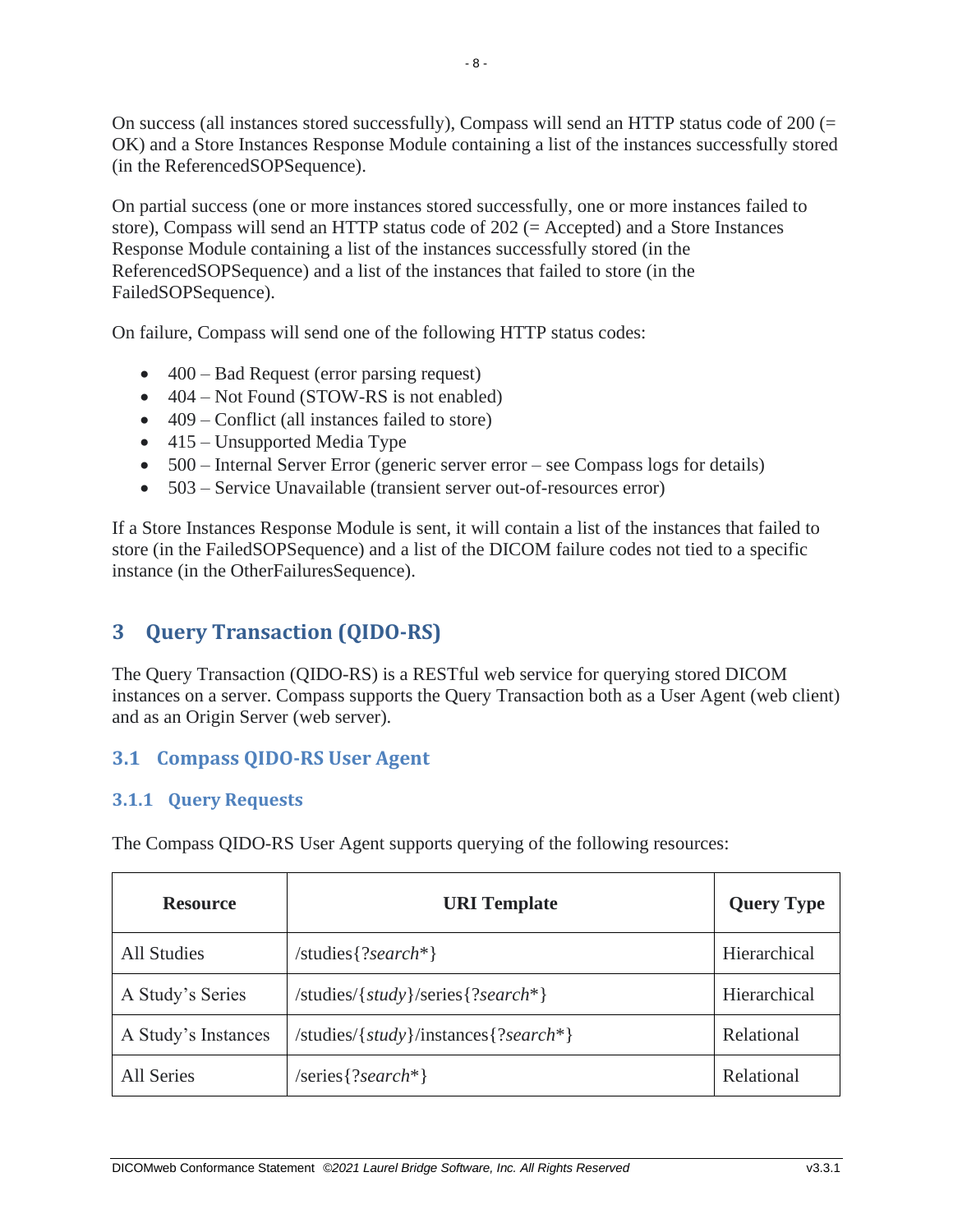| <b>Resource</b>     | <b>URI</b> Template                                  | <b>Query Type</b> |
|---------------------|------------------------------------------------------|-------------------|
| A Series' Instances | /studies/{study}/series/{series}/instances{?search*} | Hierarchical      |
| All Instances       | $\{?search*\}$                                       | Relational        |

Hierarchical queries should be supported by any origin server. Relational queries may not be supported by a particular origin server. Italicized terms have the following meanings:

- {*study*} indicates the StudyInstanceUID for a particular study
- {*series*} indicates the SeriesInstanceUID for a particular series
- {?*search*\*} indicates one or more query parameters can follow the '?', separated by an '&', as described below

The Compass QIDO-RS User Agent supports the following query parameters:

| <b>Term</b>  | <b>Value</b>                                                                                                                                                                                                                  |
|--------------|-------------------------------------------------------------------------------------------------------------------------------------------------------------------------------------------------------------------------------|
| search       | $=$ match / includefield                                                                                                                                                                                                      |
| match        | $= 8$ hexdigits "=" value /<br>keyword "=" value                                                                                                                                                                              |
|              | where:<br><i>Shexdigits</i> is a DICOM attribute tag as 8 uppercase hex digits<br><i>keyword</i> is an attribute keyword from DICOM PS 3.6, Table 6-1<br><i>value</i> is the value to search for (can be wildcarded with '*') |
| includefield | $=$ "includefield" "=" 8hexdigits / keyword / "all"                                                                                                                                                                           |

The *fuzzymatching*, *limit*, and *offset* query parameters are not supported. UID list matching is not currently supported. Date range and time range matching are supported for attributes with DICOM VRs of DA, TM, and DT.

The Query Transaction does not support querying at a patient level. This means that patient-level attributes are considered study-level attributes for the purpose of querying. The Compass QIDO-RS User Agent supports the following query attributes:

| Level | <b>Attribute Name (Keyword)</b> | <b>Attribute Tag</b> |
|-------|---------------------------------|----------------------|
| Study | StudyDate                       | 00080020             |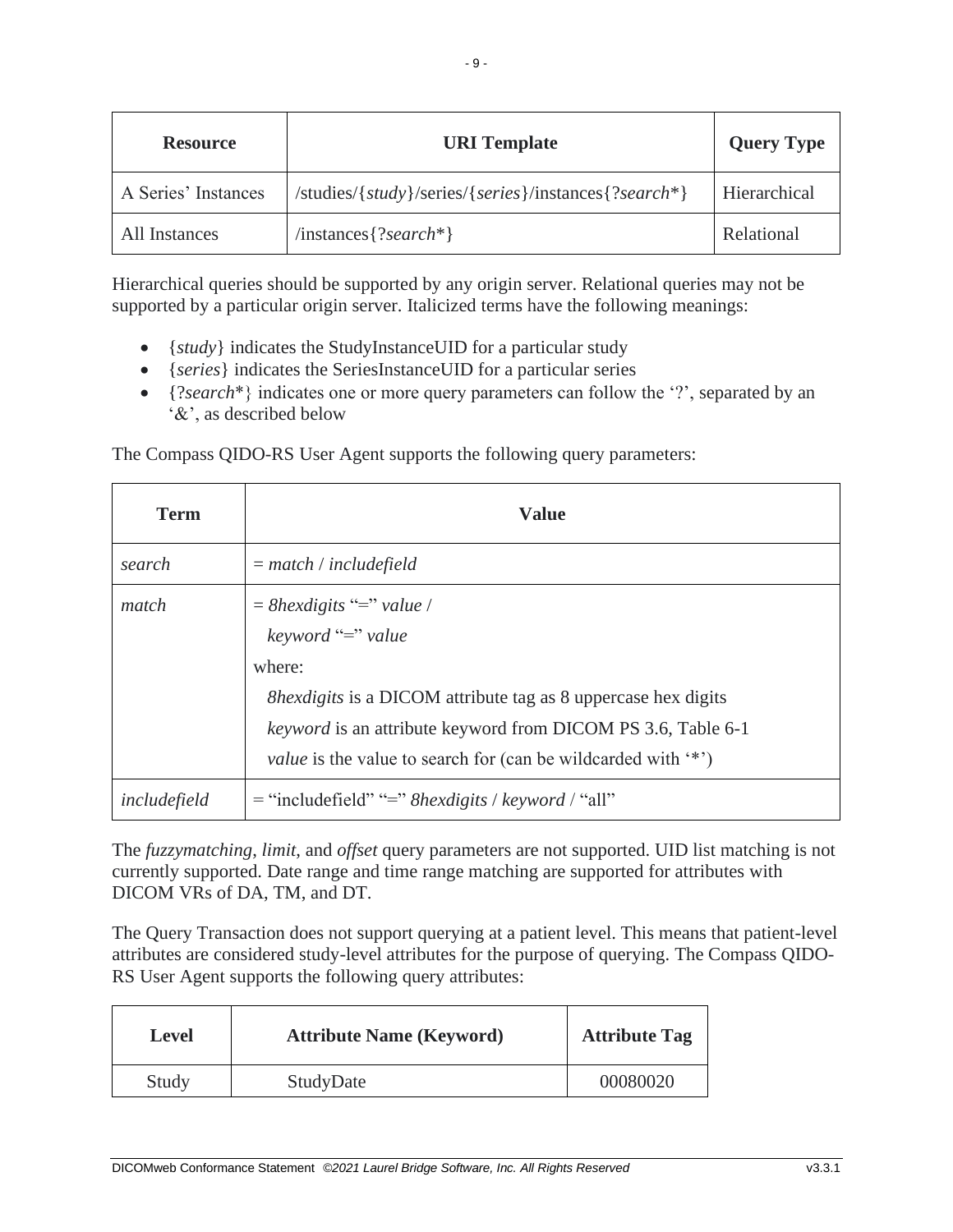| <b>Level</b>  | <b>Attribute Name (Keyword)</b> | <b>Attribute Tag</b> |
|---------------|---------------------------------|----------------------|
|               | StudyTime                       | 00080030             |
|               | <b>AccessionNumber</b>          | 00080050             |
|               | ModalitiesInStudy               | 00080061             |
|               | SOPClassesInStudy               | 00080062             |
|               | ReferringPhysicianName          | 00080090             |
|               | StudyDescription                | 00081030             |
|               | NameOfPhysiciansReadingStudy    | 00081060             |
|               | AdmittingDiagnosesDescription   | 00081080             |
|               | PatientName                     | 00100010             |
|               | PatientID                       | 00100020             |
|               | IssuerOfPatientID               | 00100021             |
|               | PatientBirthDate                | 00100030             |
|               | PatientSex                      | 00100040             |
|               | <b>OtherPatientNames</b>        | 00101001             |
|               | PatientAge                      | 00101010             |
|               | PatientSize                     | 00101020             |
|               | PatientWeight                   | 00101030             |
|               | EthnicGroup                     | 00102160             |
|               | Occupation                      | 00102180             |
|               | AdditionalPatientHistory        | 001021B0             |
|               | <b>PatientComments</b>          | 00104000             |
|               | StudyInstanceUID                | 0020000D             |
|               | StudyID                         | 00200010             |
| <b>Series</b> | Modality                        | 00080060             |
|               | SeriesInstanceUID               | 0020000E             |
|               | SeriesNumber                    | 00200011             |
|               | PerformedProcedureStepStartDate | 00400244             |
|               | PerformedProcedureStepStartTime | 00400245             |
| Instance      | SOPClassUID                     | 00080016             |
|               | SOPInstanceUID                  | 00080018             |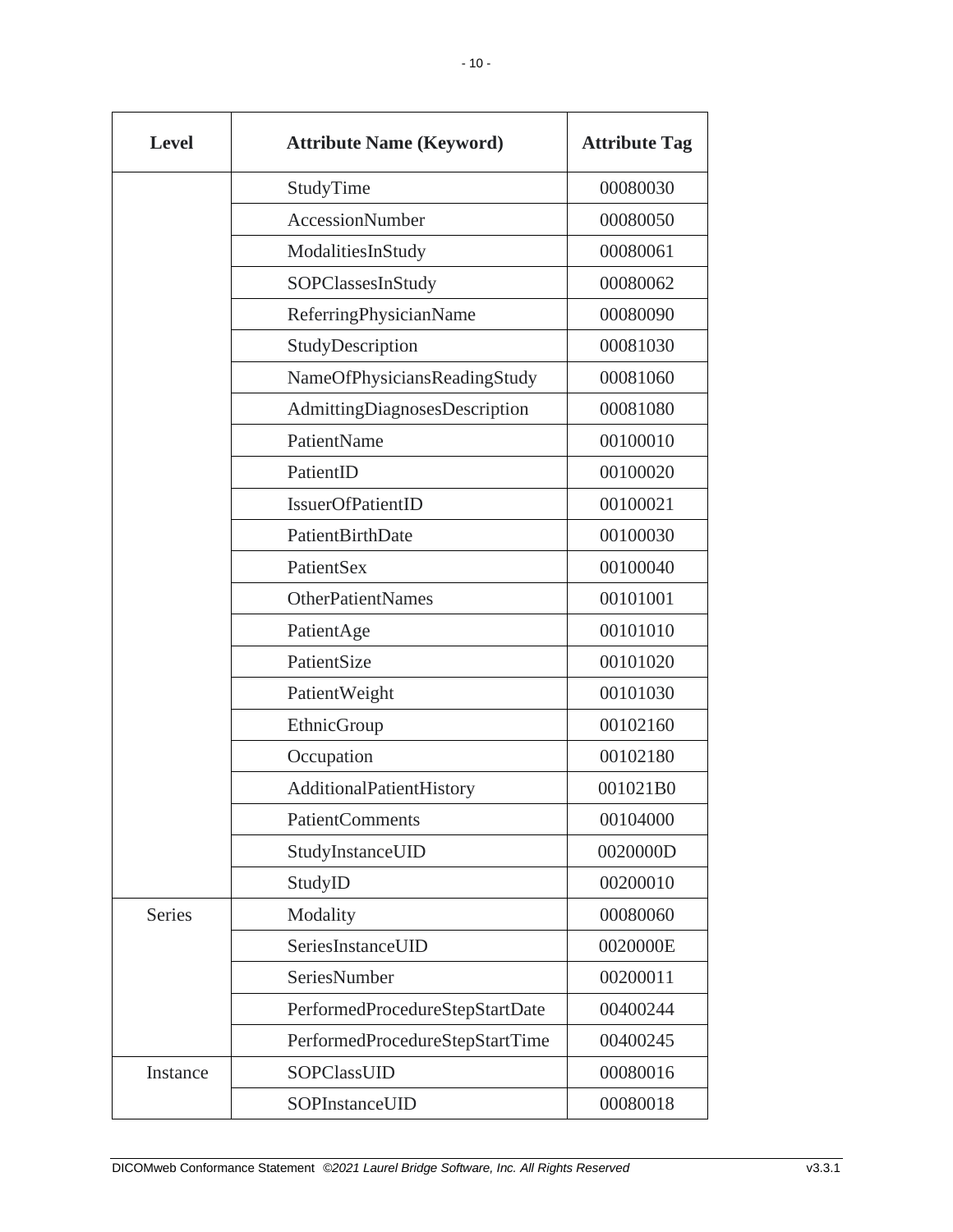| Level | <b>Attribute Name (Keyword)</b> | <b>Attribute Tag</b> |
|-------|---------------------------------|----------------------|
|       | InstanceNumber                  | 00200013             |

# <span id="page-11-0"></span>**3.1.2 Query Response Handling**

The Compass QIDO-RS User Agent supports Query Transaction responses in either JSON or XML format. It can send an Accept header with any of the following media types:

- application/json (default)
- application/dicom+json
- application/xml
- application/dicom+xml

Note that when sending the application/json and application/dicom+json Accept media types, Compass will expect responses encoded in JSON format (as defined in DICOM PS 3.18, Appendix F). Likewise, when sending the application/xml and application/dicom+xml Accept media types, Compass will expect responses encoded in XML format (as defined in DICOM PS 3.19, Appendix A.1).

On success, Compass will expect an HTTP status code of either  $200 (= OK$ , meaning the query was successful, and results were returned) or  $204$  (= No Content, meaning the query was successful, but no results were returned). For status code 200, the response will be parsed for the encoded instances. For status code 204, the response (if any) will not be parsed.

On failure, Compass will expect any other valid HTTP status code. Any payload describing the error will be logged.

# <span id="page-11-1"></span>**3.2 Compass QIDO-RS Origin Server**

The Compass QIDO-RS Origin Server functions as a proxy implementation which routes the incoming requests into the standard Compass DIMSE routing engine.

#### <span id="page-11-2"></span>**3.2.1 Query Requests**

| <b>Resource</b>     | <b>URI</b> Template                               | <b>Query Type</b> |
|---------------------|---------------------------------------------------|-------------------|
| All Studies         | /studies $\{?search*\}$                           | Hierarchical      |
| A Study's Series    | /studies/{ $study$ }/series{?search*}             | Hierarchical      |
| A Study's Instances | $\mathcal{S}$ studies/{study}/instances{?search*} | Relational        |

The Compass QIDO-RS Origin Server supports querying of the following resources: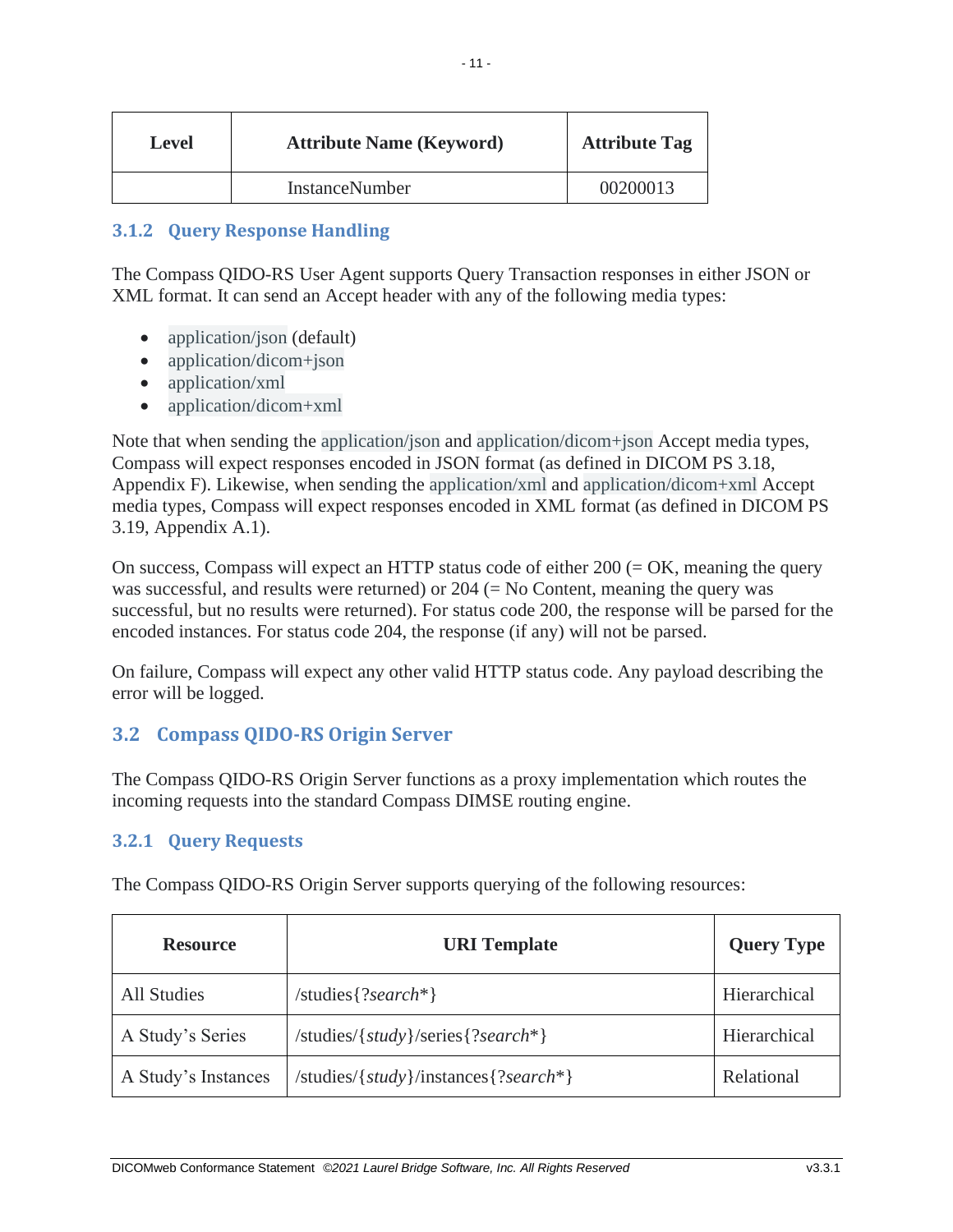| <b>Resource</b>     | <b>URI</b> Template                                  | <b>Query Type</b> |
|---------------------|------------------------------------------------------|-------------------|
| <b>All Series</b>   | $/series$ ?search*}                                  | Relational        |
| A Series' Instances | /studies/{study}/series/{series}/instances{?search*} | Hierarchical      |
| All Instances       | $\{?search*\}$                                       | Relational        |

Note that both the Hierarchical and Relational query types are supported. Italicized terms have the following meanings:

- {*study*} indicates the StudyInstanceUID for a particular study
- {*series*} indicates the SeriesInstanceUID for a particular series
- {*?search*<sup>\*</sup>} indicates one or more query parameters can follow the '?', separated by an '&', as described below

The Compass QIDO-RS Origin Server supports the following query parameters:

| <b>Term</b>  | <b>Value</b>                                                                                                                                                                                                                                                                     |
|--------------|----------------------------------------------------------------------------------------------------------------------------------------------------------------------------------------------------------------------------------------------------------------------------------|
| search       | $=$ match / includefield                                                                                                                                                                                                                                                         |
| match        | $=$ 8hexdigits "=" value /<br>keyword "=" value<br>where:<br><i>Shexdigits</i> is a DICOM attribute tag as 8 uppercase hex digits<br><i>keyword</i> is an attribute keyword from DICOM PS 3.6, Table 6-1<br><i>value</i> is the value to search for (can be wildcarded with '*') |
| includefield | $=$ "includefield" "=" 8hexdigits / keyword / "all"                                                                                                                                                                                                                              |

The *fuzzymatching*, *limit*, and *offset* query parameters are not supported. UID list matching is not currently supported. Date range and time range matching are supported for attributes with DICOM VRs of DA, TM, and DT.

The Query Transaction does not support querying at a patient level. This means that patient-level attributes are considered study-level attributes for the purpose of querying. The Compass QIDO-RS Origin Server supports the following query attributes: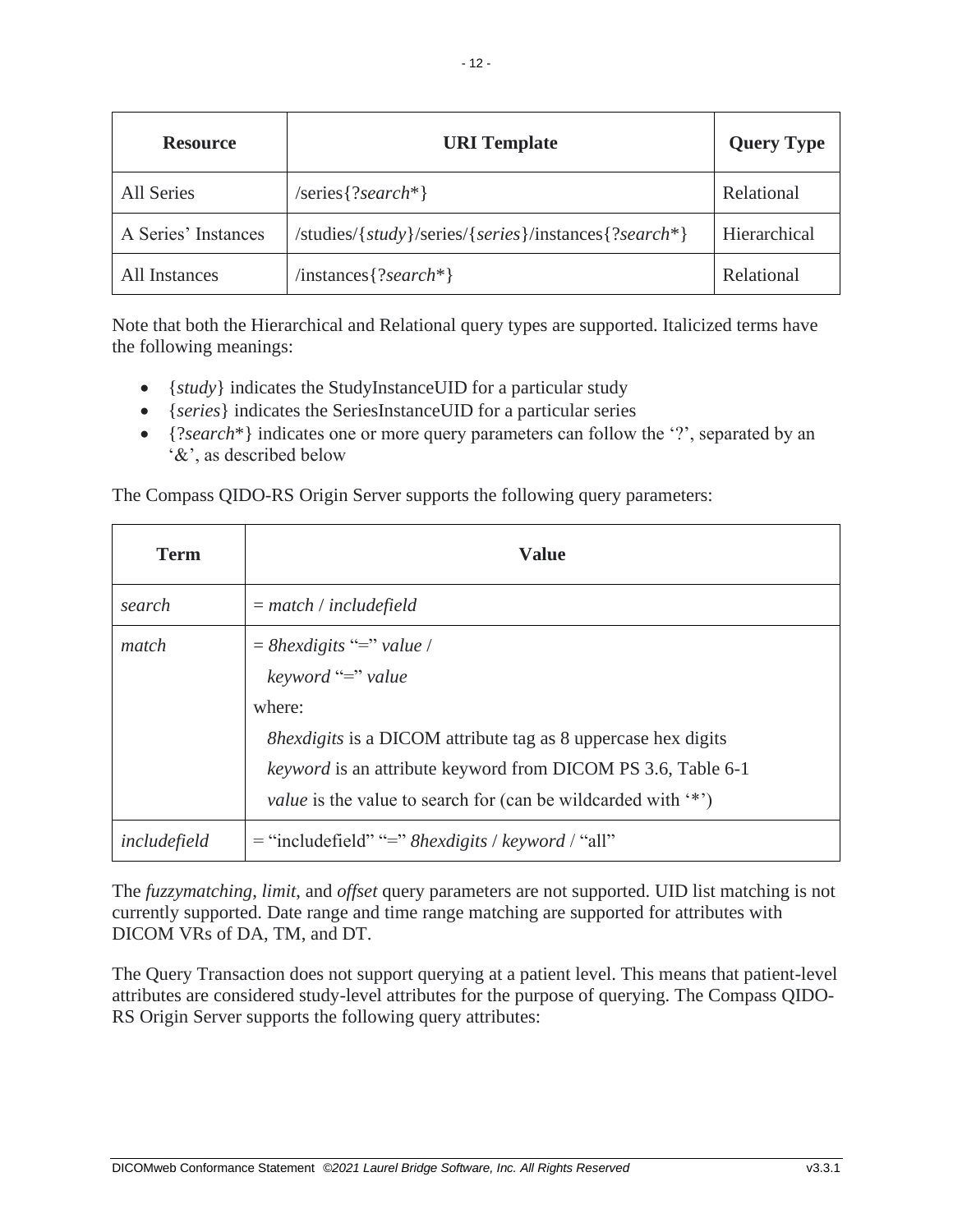| <b>Level</b>  | <b>Attribute Name (Keyword)</b> | <b>Attribute Tag</b> |
|---------------|---------------------------------|----------------------|
| Study         | StudyDate                       | 00080020             |
|               | StudyTime                       | 00080030             |
|               | <b>AccessionNumber</b>          | 00080050             |
|               | ModalitiesInStudy               | 00080061             |
|               | SOPClassesInStudy               | 00080062             |
|               | ReferringPhysicianName          | 00080090             |
|               | StudyDescription                | 00081030             |
|               | NameOfPhysiciansReadingStudy    | 00081060             |
|               | AdmittingDiagnosesDescription   | 00081080             |
|               | PatientName                     | 00100010             |
|               | PatientID                       | 00100020             |
|               | IssuerOfPatientID               | 00100021             |
|               | PatientBirthDate                | 00100030             |
|               | PatientSex                      | 00100040             |
|               | <b>OtherPatientNames</b>        | 00101001             |
|               | PatientAge                      | 00101010             |
|               | PatientSize                     | 00101020             |
|               | PatientWeight                   | 00101030             |
|               | EthnicGroup                     | 00102160             |
|               | Occupation                      | 00102180             |
|               | AdditionalPatientHistory        | 001021B0             |
|               | <b>PatientComments</b>          | 00104000             |
|               | StudyInstanceUID                | 0020000D             |
|               | StudyID                         | 00200010             |
| <b>Series</b> | Modality                        | 00080060             |
|               | SeriesInstanceUID               | 0020000E             |
|               | SeriesNumber                    | 00200011             |
|               | PerformedProcedureStepStartDate | 00400244             |
|               | PerformedProcedureStepStartTime | 00400245             |
| Instance      | SOPClassUID                     | 00080016             |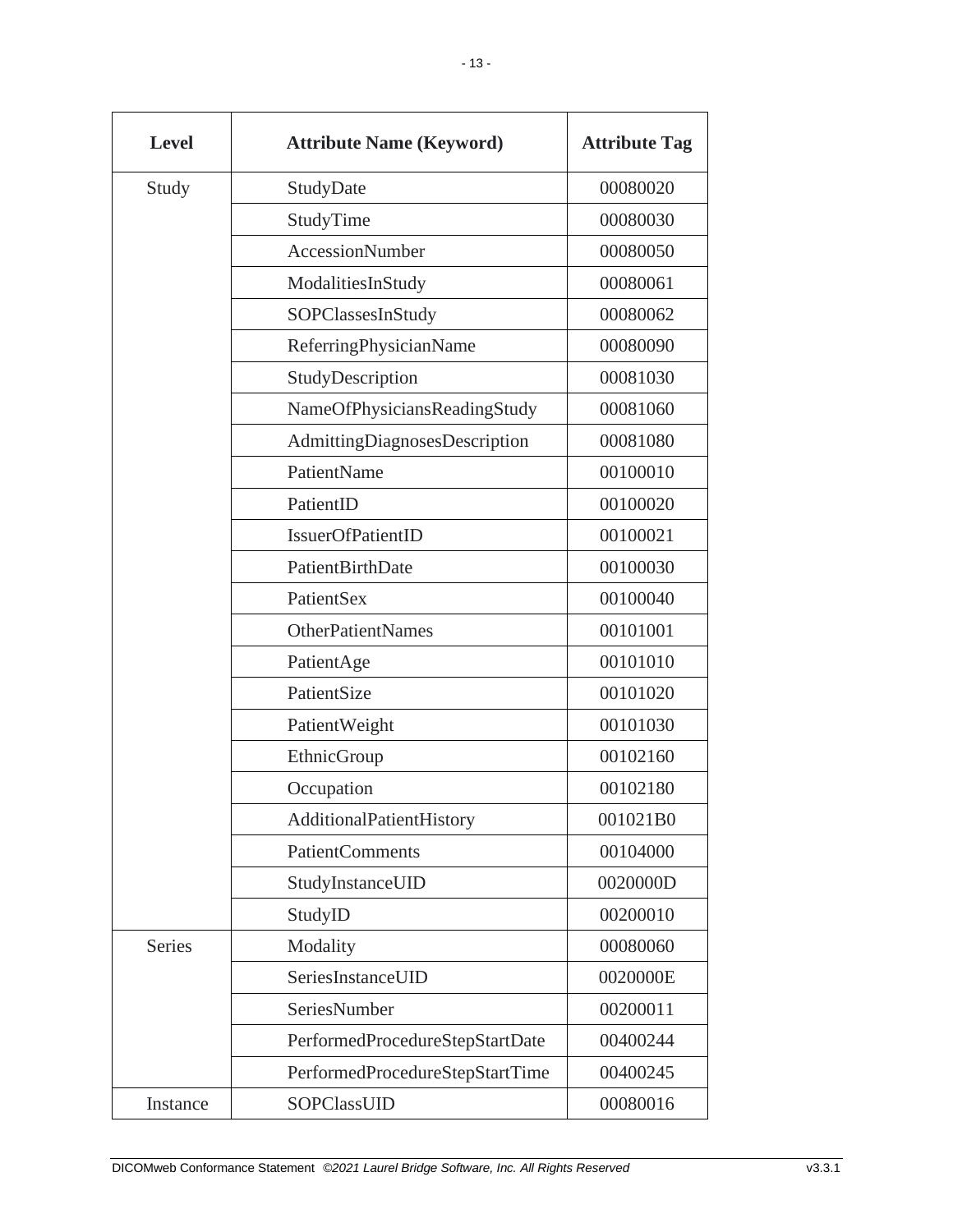| <b>Level</b> | <b>Attribute Name (Keyword)</b> | <b>Attribute Tag</b> |
|--------------|---------------------------------|----------------------|
|              | SOPInstanceUID                  | 00080018             |
|              | InstanceNumber                  | 00200013             |

#### <span id="page-14-0"></span>**3.2.2 Query Responses**

The Compass QIDO-RS Origin Server supports Query Transaction responses in either JSON or XML format. It can accept an Accept header with any of the following media types:

- application/json (default)
- application/dicom+json
- application/xml
- application/dicom+xml

Note that for the application/json and application/dicom+json Accept media types, Compass will send the same responses encoded in JSON format (as defined in DICOM PS 3.18, Appendix F). Likewise, for the application/xml and application/dicom+xml Accept media types, Compass will send the same responses encoded in XML format (as defined in DICOM PS 3.19, Appendix A.1).

On success, Compass will send an HTTP status code of either  $200 (= OK$ , meaning the query was successful, and results were returned) or  $204$  (= No Content, meaning the query was successful, but no results were returned). For status code 200, the response will contain the encoded responses. For status code 204, the response will not contain any encoded responses.

When acting in full proxy mode, Compass will forward as many responses as are returned by the destination origin server. When acting in Compass Cache proxy mode, the maximum number of responses is configurable.

On failure, Compass will send one of the following HTTP status codes:

- 400 Bad Request (error parsing request)
- 404 Not Found (OIDO-RS is not enabled)
- 415 Unsupported Media Type
- 500 Internal Server Error (generic server error see Compass logs for details)
- 503 Service Unavailable (transient server out-of-resources error)

# <span id="page-14-1"></span>**4 Retrieve Transaction (WADO-RS)**

The Retrieve Transaction (WADO-RS) is a RESTful web service for retrieving stored DICOM instances on a server. Compass supports the Retrieve Transaction both as a User Agent (web client) and as an Origin Server (web server).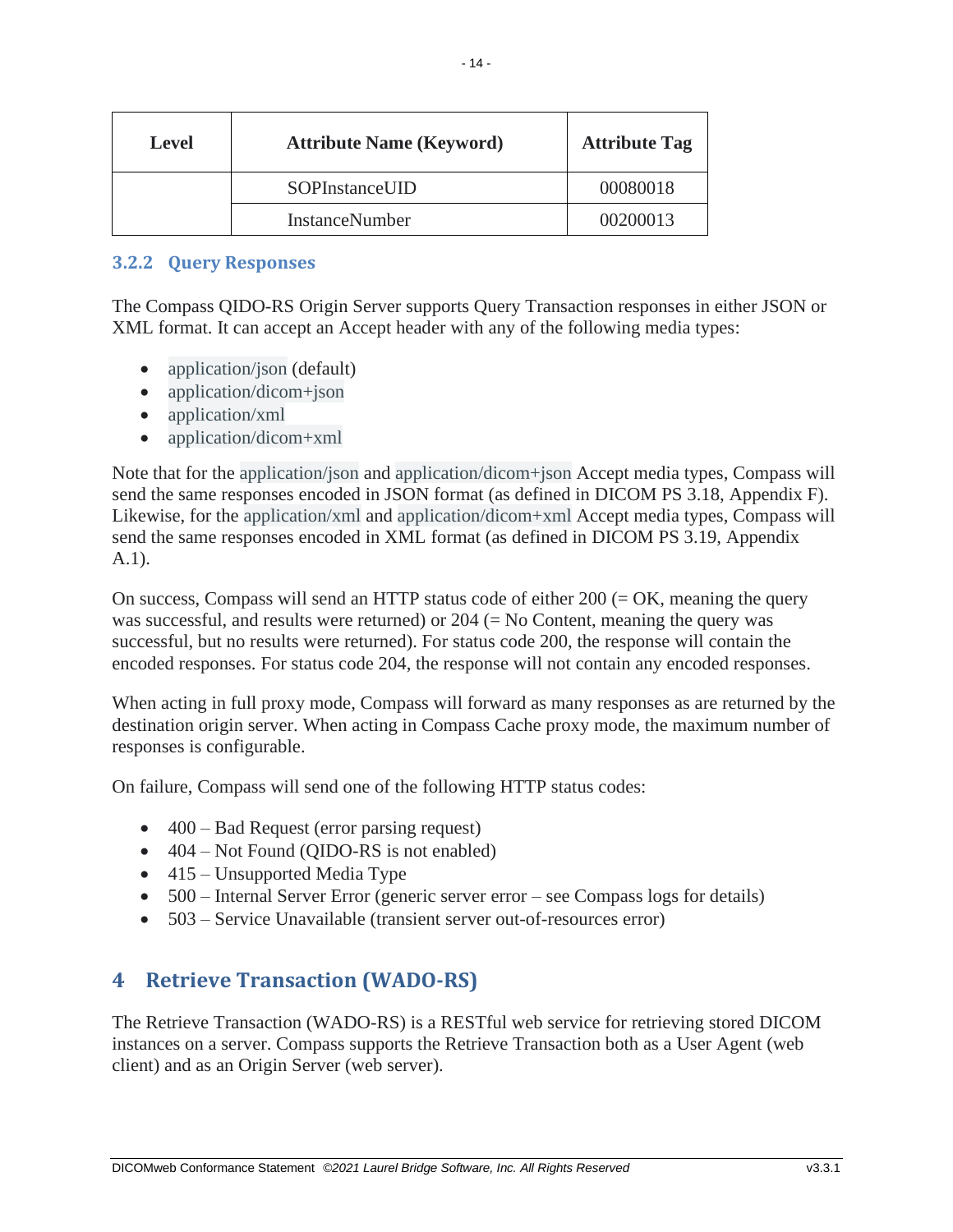# <span id="page-15-0"></span>**4.1 Compass WADO-RS User Agent**

# <span id="page-15-1"></span>**4.1.1 Retrieve Requests**

The Compass WADO-RS User Agent supports querying of the following DICOM resources:

| <b>Resource</b> | <b>URI</b> Template                                   |
|-----------------|-------------------------------------------------------|
| Study           | $/$ studies $/$ { <i>study</i> }                      |
| <b>Series</b>   | /studies/{study}/series/{series}                      |
| Instance        | /studies/{study}/series/{series}/instances/{instance} |

Italicized terms have the following meanings:

- {*study*} indicates the StudyInstanceUID for a particular study
- {*series*} indicates the SeriesInstanceUID for a particular series
- {*instance*} indicates the SOPInstanceUID for a particular instance

Metadata resources, Rendered resources, and Thumbnail resources are not currently supported.

Query parameters are not currently supported.

The Retrieve Transaction does not support querying at a patient level.

#### <span id="page-15-2"></span>**4.1.2 Retrieve Response Handling**

The Compass WADO-RS User Agent supports Retrieve Transaction responses in DICOM format only. It will send an Accept header with the following media type:

• application/dicom

The Compass WADO-RS User Agent also supports the Transfer Syntax parameter, which allows the client to request that the returned data set be returned encoded in a particular transfer syntax, as in one of the following:

- application/dicom; transfer-syntax=*{transferSyntax}*
- application/dicom; transfer-syntax=\*

The valid values for the *{transferSyntax}* are:

- None Meaning no transfer syntax parameter is sent
- Any Meaning "\*" is sent
- $\bullet$  1.2.840.10008.1.2 Implicit VR Little Endian
- $\bullet$  1.2.840.10008.1.2.1 Explicit VR Little Endian
- $1.2.840.10008.1.2.2$  Explicit VR Big Endian (Retired)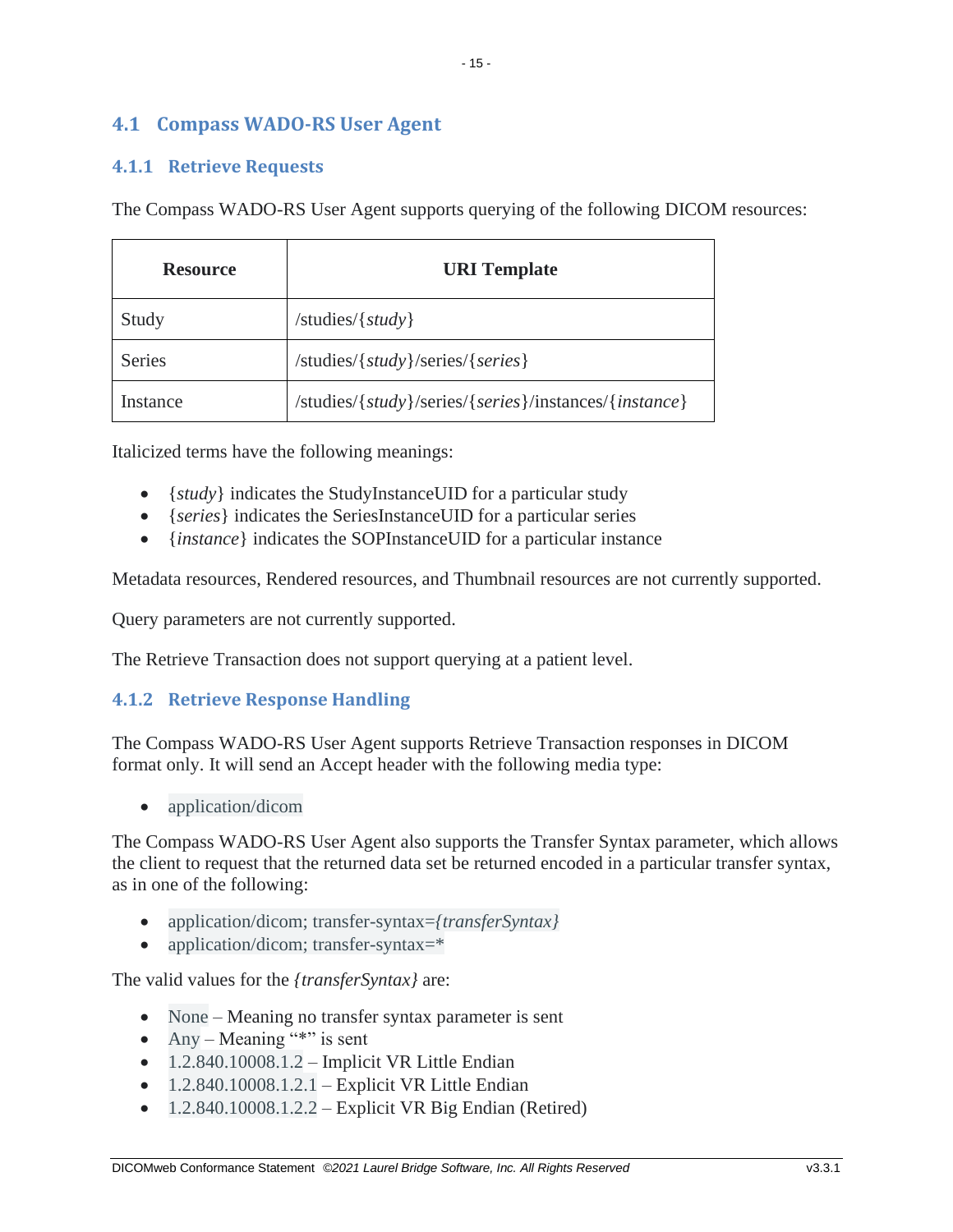- 1.2.840.10008.1.2.4.70 JPEG Lossless, Non-Hierarchical, First-Order Prediction (Process 14 [Selection Value 1])
- 1.2.840.10008.1.2.4.50 JPEG Baseline (Process 1)
- $1.2.840.10008.1.2.4.51 JPEG Extended (Process 2 & 4)$
- $1.2.840.10008.1.2.4.57 JPEG Lossless, Non-Hierarchical (Process 14)$
- $1.2.840.10008.1.2.4.80 JPEG-LS Lossless$
- $1.2.840.10008.1.2.4.81 JPEG-LS Lossy (Near-Lossless)$
- $1.2.840.10008.1.2.4.90 JPEG 2000 (Lossless Only)$
- $1.2.840.10008.1.2.4.91 JPEG 2000 (Lossy)$
- $1.2.840.10008.1.2.4.92 JPEG 2000 Part 2 Multi-component (Lossless Only)$
- $1.2.840.10008.1.2.4.93 JPEG 2000 Part 2 Multi-component$
- $1.2.840.10008.1.2.5 RLE Lossless$

On success, Compass will expect an HTTP status code of  $200 (= OK$ , meaning the query was successful and results were returned). It will then parse the response data sets.

On failure, Compass will expect any other valid HTTP status code. Any payload describing the error will be logged.

# <span id="page-16-0"></span>**4.2 Compass WADO-RS Origin Server**

The Compass WADO-RS Origin Server functions as a proxy implementation which routes the incoming requests into the standard Compass DIMSE routing engine.

#### <span id="page-16-1"></span>**4.2.1 Query Requests**

The Compass WADO-RS Origin Server supports querying of the following DICOM resources:

| <b>Resource</b> | <b>URI</b> Template                                   |
|-----------------|-------------------------------------------------------|
| Study           | /studies/ $\{study\}$                                 |
| <b>Series</b>   | /studies/{study}/series/{series}                      |
| Instance        | /studies/{study}/series/{series}/instances/{instance} |

Italicized terms have the following meanings:

- {*study*} indicates the StudyInstanceUID for a particular study
- {*series*} indicates the SeriesInstanceUID for a particular series
- {*instance*} indicates the SOPInstanceUID for a particular instance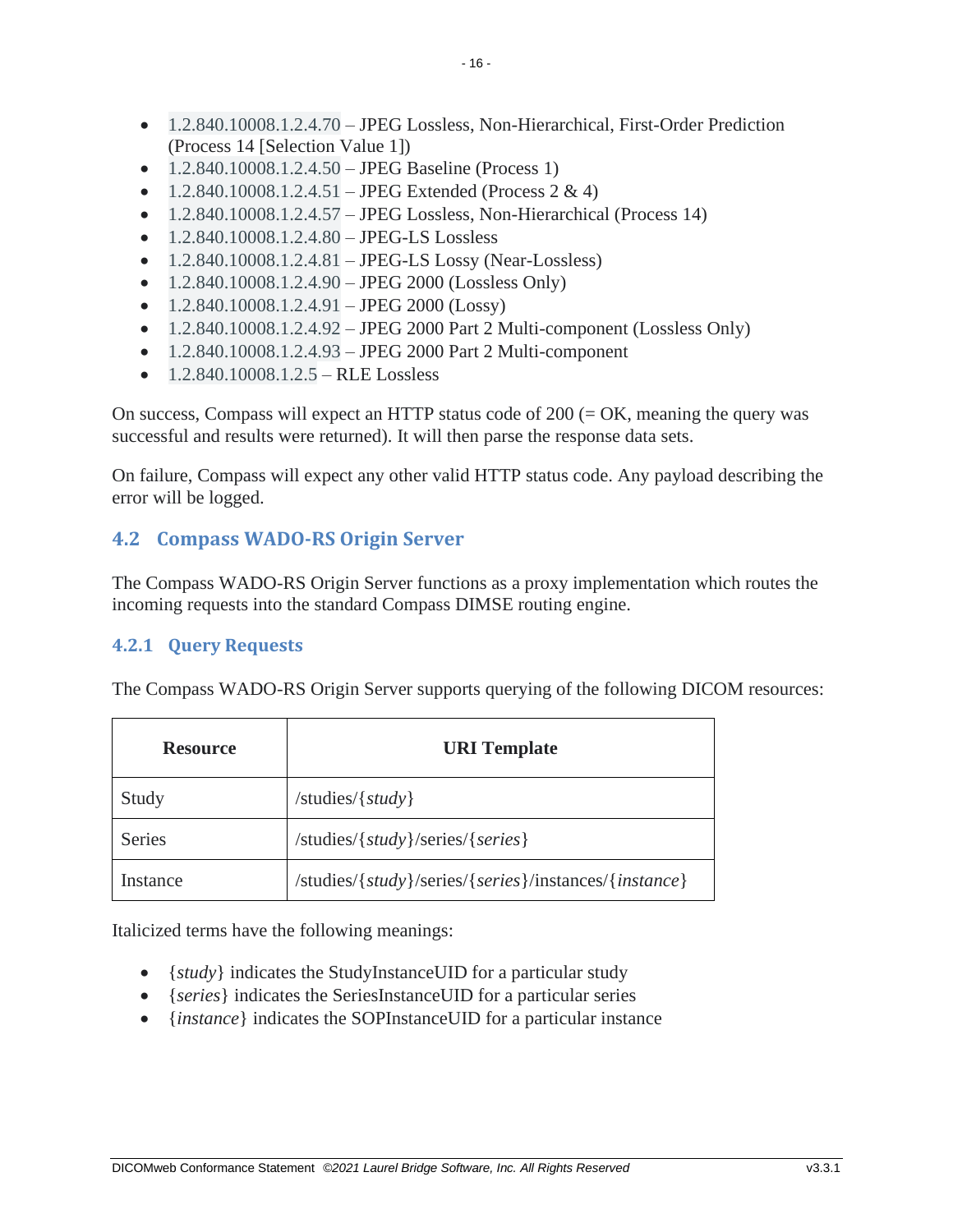Metadata resources, Rendered resources, and Thumbnail resources are not currently supported.

Query parameters are not currently supported.

The Retrieve Transaction does not support querying at a patient level.

#### <span id="page-17-0"></span>**4.2.2 Retrieve Responses**

The Compass WADO-RS Origin Server supports Retrieve Transaction responses in DICOM format only. It will only accept Accept headers with the following media type:

• application/dicom

The Compass WADO-RS Origin Server also supports the Transfer Syntax parameter of the Accept header, which allows the client to request that the returned data set be returned encoded in a particular transfer syntax, as in one of the following:

- application/dicom; transfer-syntax=*{transferSyntax}*
- application/dicom; transfer-syntax=\*

The supported values for the *{transferSyntax}* are:

- None Meaning no transfer syntax parameter was sent
- Any Meaning "\*" was sent
- $\bullet$  1.2.840.10008.1.2 Implicit VR Little Endian
- $1.2.840.10008.1.2.1$  Explicit VR Little Endian
- $1.2.840.10008.1.2.2$  Explicit VR Big Endian (Retired)
- 1.2.840.10008.1.2.4.70 JPEG Lossless, Non-Hierarchical, First-Order Prediction (Process 14 [Selection Value 1])
- 1.2.840.10008.1.2.4.50 JPEG Baseline (Process 1)
- $1.2.840.10008.1.2.4.51 JPEG Extended (Process 2 & 4)$
- $1.2.840.10008.1.2.4.57 JPEG Lossless, Non-Hierarchical (Process 14)$
- $1.2.840.10008.1.2.4.80 JPEG-LS Lossless$
- $1.2.840.10008.1.2.4.81 JPEG-LS Lossy (Near-Lossless)$
- $1.2.840.10008.1.2.4.90 JPEG 2000 (Lossless Only)$
- $1.2.840.10008.1.2.4.91 JPEG 2000 (Lossy)$
- $1.2.840.10008.1.2.4.92 JPEG 2000 Part 2 Multi-component (Lossless Only)$
- $1.2.840.10008.1.2.4.93 JPEG 2000 Part 2 Multi-component$
- $\bullet$  1.2.840.10008.1.2.5 RLE Lossless

On success, Compass will send an HTTP status code of  $200 (= OK$ , meaning the query was successful, and results were returned). The response will contain the encoded DICOM Part 10 data sets.

The WADO-RS Origin Server allows the maximum number of responses to be configured via the source configuration advanced properties.

On failure, Compass will send one of the following HTTP status codes: